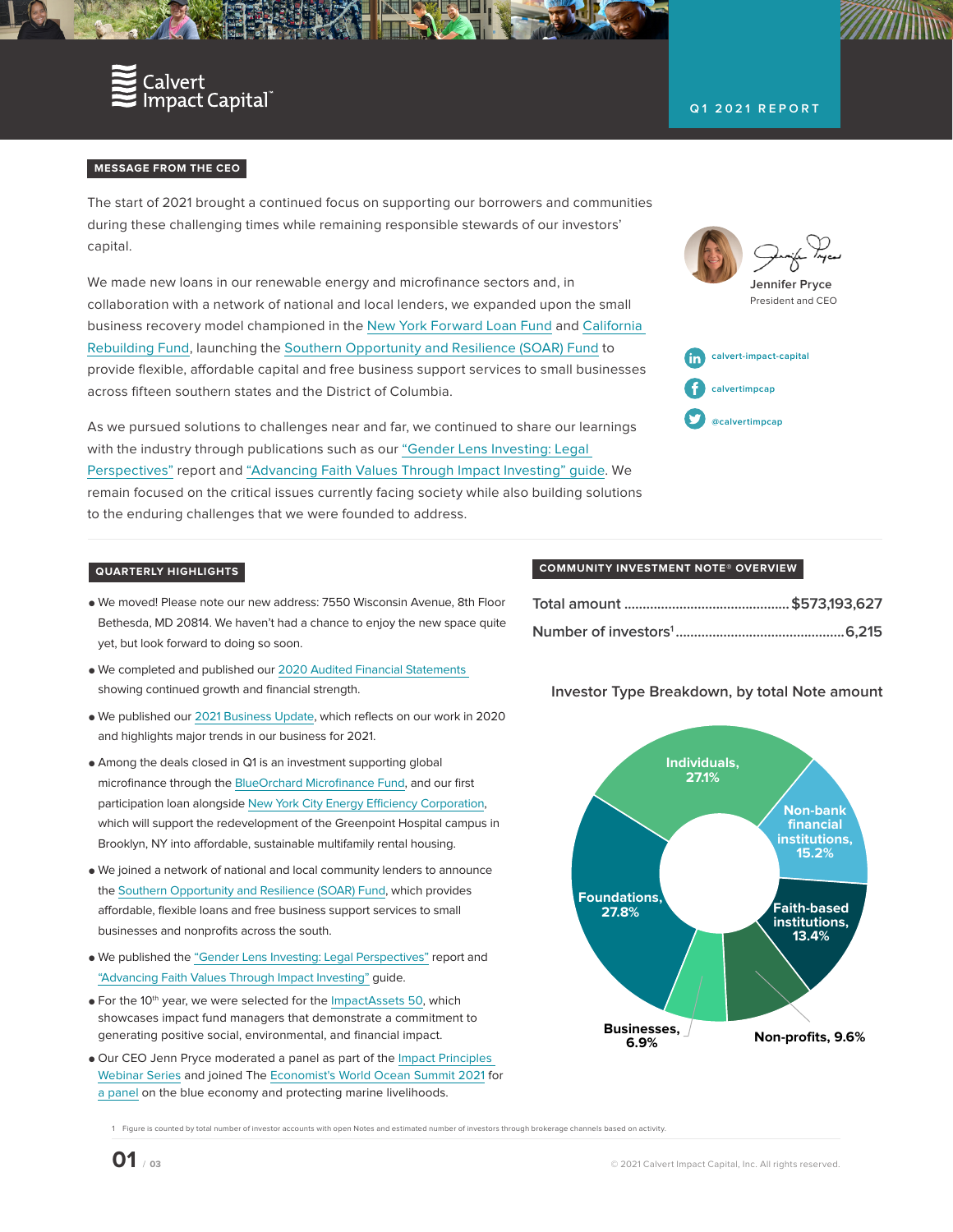

## **PORTFOLIO OVERVIEW**

New loans and investments originated<sup>3</sup> reflects quarterly activity only

| Total portfolio balance <sup>4</sup> \$438,209,003 |  |
|----------------------------------------------------|--|
| Total number of loans and investments111           |  |
| Qtr/Qtr Change in portfolio, net  \$23,715,115     |  |
| Number of new loans and investments                |  |
| Total amount of new loans and investments          |  |

### **Impact Sector Breakdown2**



**BORROWER SPOTLIGHT**



# **Azure Source Capital (ASC)**

[Azure Source Capital](https://www.calvertimpactcapital.org/portfolio/list/azure-source-capital) mobilizes capital and technical expertise to upgrade and expand water services for under-served urban and peri-urban communities of El Salvador. Azure is focused on filling a critical financing gap in the water sector in El Salvador, with plan for replication in other countries in the region. ASC provides capital to local financial institutions (rural banks and credit cooperatives) to on-lend to water service providers. ASC and their technical partner have provided technical assistance to 83 water services providers, benefiting more than 63,000 families and mobilizing \$1.6 million for direct upgrades to water and sanitation systems. Learn more in our recent ["Borrower](https://www.calvertimpactcapital.org/blog/1000-borrower-spotlight-asc?utm_medium=email&utm_campaign=May%202021&utm_content=May%202021+CID_3598f2e832e26e804385451a0df7eca8&utm_source=Campaign_Monitor&utm_term=recent%20borrower%20spotlight)  [Spotlight"](https://www.calvertimpactcapital.org/blog/1000-borrower-spotlight-asc?utm_medium=email&utm_campaign=May%202021&utm_content=May%202021+CID_3598f2e832e26e804385451a0df7eca8&utm_source=Campaign_Monitor&utm_term=recent%20borrower%20spotlight) of ASC.

More than 20% of the population in El Salvador does not have access to piped water into their homes. ASC seeks to fill this critical gap.

Read more about ASC and the rest of our borrowers on [our portfolio list](https://www.calvertimpactcapital.org/portfolio/list).

### **GEOGRAPHIC BREAKDOWN OF PORTFOLIO BALANCE<sup>5</sup>**

## **Total Portfolio Balance, by Country**



| <b>REGION</b>                  | $%$ OF<br>PORTFOLIO, NET |
|--------------------------------|--------------------------|
| Central America & Caribbean    | 18.0%                    |
| <b>Fast Asia &amp; Pacific</b> | 4 1%                     |
| Europe                         | 14%                      |
| Middle Fast & North Africa     | 4 2%                     |
| North America                  | 531%                     |
| United States, 50.8%           |                          |
| Russia & Independent States    | 3.0%                     |
| South America                  | 5.0%                     |
| South Asia                     | 44%                      |
| Sub-Saharan Africa             | 6.8%                     |
| <b>TOTAL</b>                   | 100%                     |

2 Loans and investments are categorized by a given primary sector, however the impact of the loans and investments may overlap many of the listed sectors.

3 A loan or other investment is counted as originated when a legally binding note or other applicable agreement has been signed and executed by the parties.

4 Portfolio balance consolidates assets of special purpose vehicle (SPV) structures controlled by Calvert Impact Capital, as well as foreign exchange (FX) adjustments.

5 Regional breakdown figures are as of 3/31/2021 and were updated on 6/16/2021. All figures are net of guarantees.